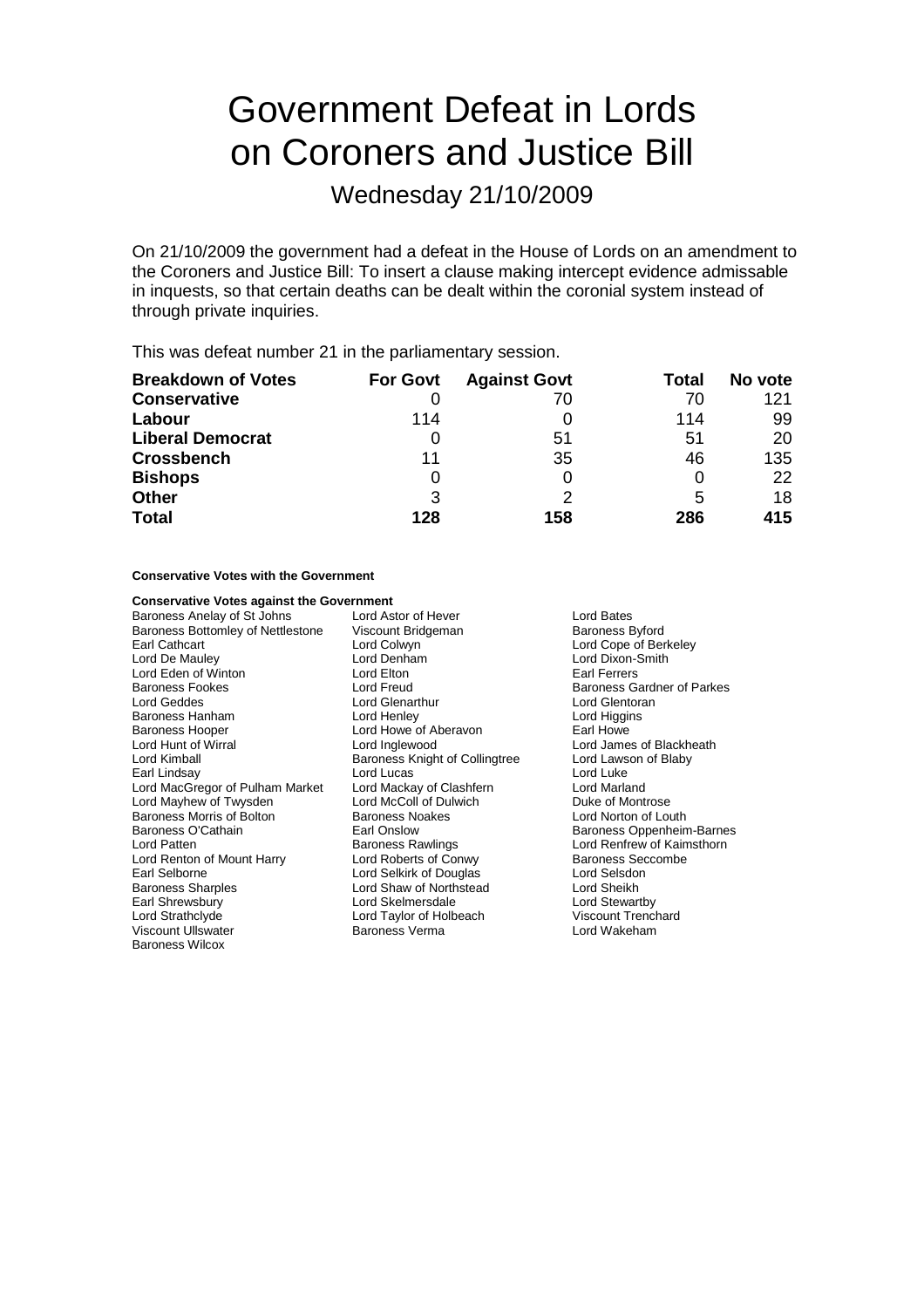### **Labour Votes with the Government**<br>Lord Acton

Baroness Andrews **Lord Archer of Sandwell**<br> **Lord Bassam of Brighton Lord Berkeley** Lord Bassam of Brighton Lord Berkeley Lord Bernstein of Craigweil Baroness Billingham **Example 2** Lord Bilston **Container Container Container Container** Lord Borrie<br>
Lord Bord Container Lord Bradlev<br>
Lord Brett Lord Brett Lord Brett Lord Brett Lord Brett Lord Brett Lord Brett Lord Brett Lord Boyd of Duncansby Lord Bradley Lord Brett Lord Brooke of Alverthorpe Lord Brookman and Lord Brooks of Tremorfacture Lord Brooks of Tremorfacture Lord Brooks of Tremorfacture Lord Clark of Windermere Lord Clinton-Davis Lord Corbett of Castle Vale Baroness Crawley Cord Corbett of Castle Vale Baroness Crawley<br>
Lord Davies of Coldham Lord Davies of Abersoch Lord Desai Lord Donoughue Lord Elder Lord Elder Lord Elder Lord Evans of Parkside<br>Lord Evans of Temple Guiting Lord Falconer of Thoroton Baroness Falkender Lord Evans of Temple Guiting Lord Falconer of Thoroton Baroness F<br>Baroness Farrington of Ribbleton Lord Faulkner of Worcester Lord Filkin Baroness Farrington of Ribbleton Lord Faulkner of Worcester Lord Filkin<br>Lord Foulkes of Cumnock Baroness Gale Cord Cloud Gayron Lord Foulkes of Cumnock Baroness Gale Lord Gavron Baroness Gibson of Market Rasen<br>Lord Grantchester Lord Grantchester Lord Grocott Lord Harris of Haringey Lord Harrison **Lord Hart of Chilton**<br>
Lord Haworth **Chilton Baroness Henig** Lord Haworth<br>Baroness Henig Baroness Henig Baroness Henig Baroness Hilton of Eggardon<br>Baroness Hollis of Heigham Lord Howarth of Newport Baroness Howells of St David Baroness Hollis of Heigham Lord Howarth of Newport Baroness Howells of St Davids<br>
Lord Hoyle Lord Hughes of Woodside Lord Janner of Braunstone Baroness Jay of Paddington Lord King of West Bromwich Baroness Kingsmill Baroness Kinnock Holyhead<br>
Lord Kinnock Bromwich Baroness Kingsmill<br>
Lord Kinnock Bromwich Baroness Kingsmill<br>
Lord Kinnock Bromwich Baroness Kingsmill Lord Kinnock<br>
Lord Macdonald of Tradeston<br>
Lord MacKenzie of Culkein Baroness Massey of Darwen Lord Maxton<br>Baroness McIntosh of Hudnall Lord McIntosh of Haringey Baroness McIntosh of Hudnall Lord McIntosh of Haringey Lord McKenzie of Luton<br>Lord Moonie Lord Morgan Lord Morgan Baroness Morgan of Dre Lord Moonie **Lord Morgan** Baroness Morgan of Drefelin<br>
Lord Moris of Aberavon Lord Morris of Manchester **Baroness Morris of Yardley** Lord Morris of Handsworth Lord O'Neill of Clackmannan<br>
Lord Patel of Blackburn Baroness Pitkeathley Baroness Prosser **Example 2** Lord Puttnam **Baroness Cultum** Baroness Quin<br>
Lord Radice **Baroness Ramsay of Cartyale** Baroness Rendell of Babergh Lord Robertson of Port Ellen Lord Rosser Cord Rosser Baroness Royal<br>
Lord Sawyer Cord Raroness Scotland of Asthal Ciscount Simon Lord Soley Lord Strabolgi Lord Sugar Baroness Taylor of Bolton **Lord Temple-Morris Baroness Thornton** Baroness Taylor of Bolton **Lord Temple-Morris** Entriest Corress Thornto<br>
Lord Tunnicliffe Baroness Turner of Camden Baroness Uddin<br>
Baroness Warwick of Undercliffe Lord West of Spithead Baroness Wilkins Baroness Warwick of Undercliffe Lord West of Spithead<br>
Lord Williams of Elvel Lord Woolmer of Leeds

Exaroness Adams of Craigielea Lord Ahmed<br>
Lord Archer of Sandwell **Lord Bach** Lord Clark of Windermere<br>
Baroness Crawley<br>
Lord Davies of Coity Lord Davies of Abersoch Lord Hughes of Woodside<br>
Baroness Jones of Whitchurch<br>
Lord Jones **Baroness Pitkeathley Communist Consonby of Shulbrede Lord Ponsonby of Shulbrede**<br>
Lord Puttnam Lord Baroness Quin Lord Radice Baroness Rendell of Baroness Rendell of Babergh<br>
Lord Rosser Cord Rosser<br>
Lord Rosser Baroness Scotland of Asthal Viscount Simon Strabolgi<br>
Lord Strabolgi Viscount Sugar

Lord Mackenzie of Framwellgate<br>Baroness McDonagh Baroness Morris of Yardley<br>Lord Parekh Lord Young of Norwood Green

### **Labour Votes against the Government**

#### **Liberal Democrat Votes with the Government**

### **Liberal Democrat Votes against the Government**

Baroness Bonham-Carter of Yarnbury Lord Bradshaw Lord Burnett Lord Carlile of Berriew Lord Chidgey<br>
Lord Cotter Lord Cholakia Lord Cotter Lord Dolakia Lord Discussion Cord Cord Cotter Lord Dykes<br>Lord Dykes Lord Discussion Baroness Falkner of Margravine Baroness Garden of Frognal Earl Glasgow **Lexel Cooperance Cooperation**<br>
Baroness Hamilton Baroness Harris of Richmond Lord Jones of Cheltenham Lord Kirkwood of Kirkhope Lord Lee of Trafford<br>
Baroness Linklater of Butterstone Lord Livsey of Talgarth Lord Maclennan of Rogart Baroness Linklater of Butterstone Lord Livsey of Talgarth Lord Maclenn<br>Baroness Maddock Barl Mar and Kellie Lord McNally Baroness Maddock **Earl Mar and Kellie Collie Constant Constant** Lord McNally<br>
Lord Methuen **Earl Marchass Miller of Chilthorne Domer** Baroness Neuberger Lord Methuen **Baroness Miller of Chilthorne Domer** Baroness Neubergerers Neubergerers Neubergerers Neubergerer<br>Baroness Northover Lord Razzall Lord Newby **Baroness Northover**<br> **Example 20**<br>
Lord Rennard Baroness Sharp of Guildford Lord Steel of Aikwood Lord Taverne Lord Thomas of Gresford Baroness Thomas of Winchester Baroness Tonge<br>Lord Wallace of Tankerness Lord Wallace of Saltaire Lord Wallace of Tankerness Lord Wallace of Saltaire Baroness Walmsley

Lord Alderdice **Baroness Barker**<br>
Lord Bradshaw **Baroness Barker**<br>
Lord Burnett Baroness Falkner of Margravine Baroness Harris of Richmond Lord Jones of Cheltenham<br>
Lord Lee of Trafford Lord Lester of Herne Hill Lord Rennard **Baroness Scott of Needham Market**<br>
Lord Shutt of Greetland **Baroness Scott of Needham Market** 

### **Crossbench Votes with the Government**

Lord Birt **Communist Club Baroness D'Souza** Lord Elystan-Morgan<br>Lord Haskins **Communist Baroness Howarth of Breckland** Lord Martin Springburn Lord Haskins Baroness Howarth of Breckland<br>Baroness Meacher Baroness Howarth Of Breckland Chameler Viscount Montgomery of Alamein Lord Patel Lord Woolf **Baroness Young of Hornsey**